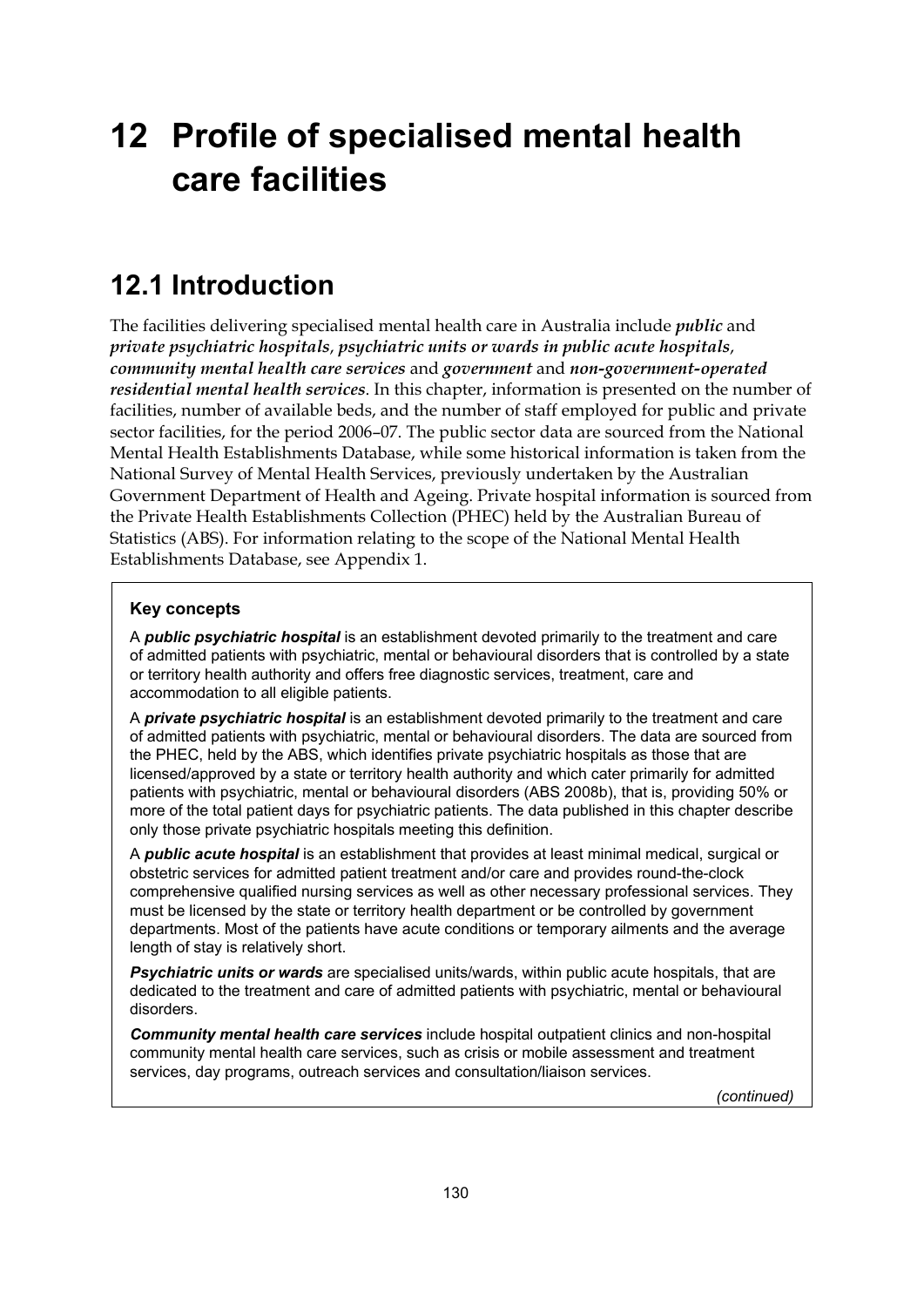*Government-operated residential mental health services* are specialised residential mental health services which:

- are operated by a state or territory government
- employ mental health-trained staff on-site
- provide rehabilitation, treatment or extended care to residents for whom the care is intended to be on an overnight basis and in a domestic-like environment
- encourage the resident to take responsibility for their daily living activities.

*Non-government-operated residential mental health services* are specialised residential mental health services which meet the same criteria as government-operated residential mental health services. These services, while funded by governments, are operated by non-government agencies.

## **Target population**

In this report, some data are presented based on public sector specialised mental health services categorised by four target population groups. *Child and adolescent* services focus on those aged under 18 years, while *Older person* programs focus on those aged 65 years and over. *Forensic* health services provide services primarily for people whose health condition has led them to commit, or be suspected of, a criminal offence or make it likely that they will reoffend without adequate treatment or containment. This can include prison-based services, but excludes services that are primarily for children and adolescents and for older people even where they include a forensic component. The remaining category, *General,* targets the adult population, aged 18 to 64. *General* mental health services may also provide assistance to children, adolescents or older people (Metadata Online Registry (METeOR) identifier 288957).

In some states, specialised mental health beds for aged persons are jointly funded by the Australian and state and territory governments. However, not all states or territories report such jointly-funded beds through the National Mental Health Establishments Database.

## **Program type**

The provision of public sector specialised mental health care can also be categorised as being either *Acute* or *Non-acute*, based on the principal purpose(s) of the program rather than the classification of the individual patients. *Acute* care admitted patient programs involve short-term treatment for individuals with acute episodes of mental disorder. These episodes are characterised by recent onset of severe clinical symptoms of mental disorder that have potential for prolonged dysfunction or risk to self and/or others. *Non-acute* care refers to all other admitted patient programs, including rehabilitation and extended care services (METeOR identifier 288889).

## **Number of available beds**

The number of available mental health beds refers to the average number of beds that are immediately available for use by an admitted patient within the mental health establishment over the financial year, estimated using monthly figures (METeOR identifier 270133).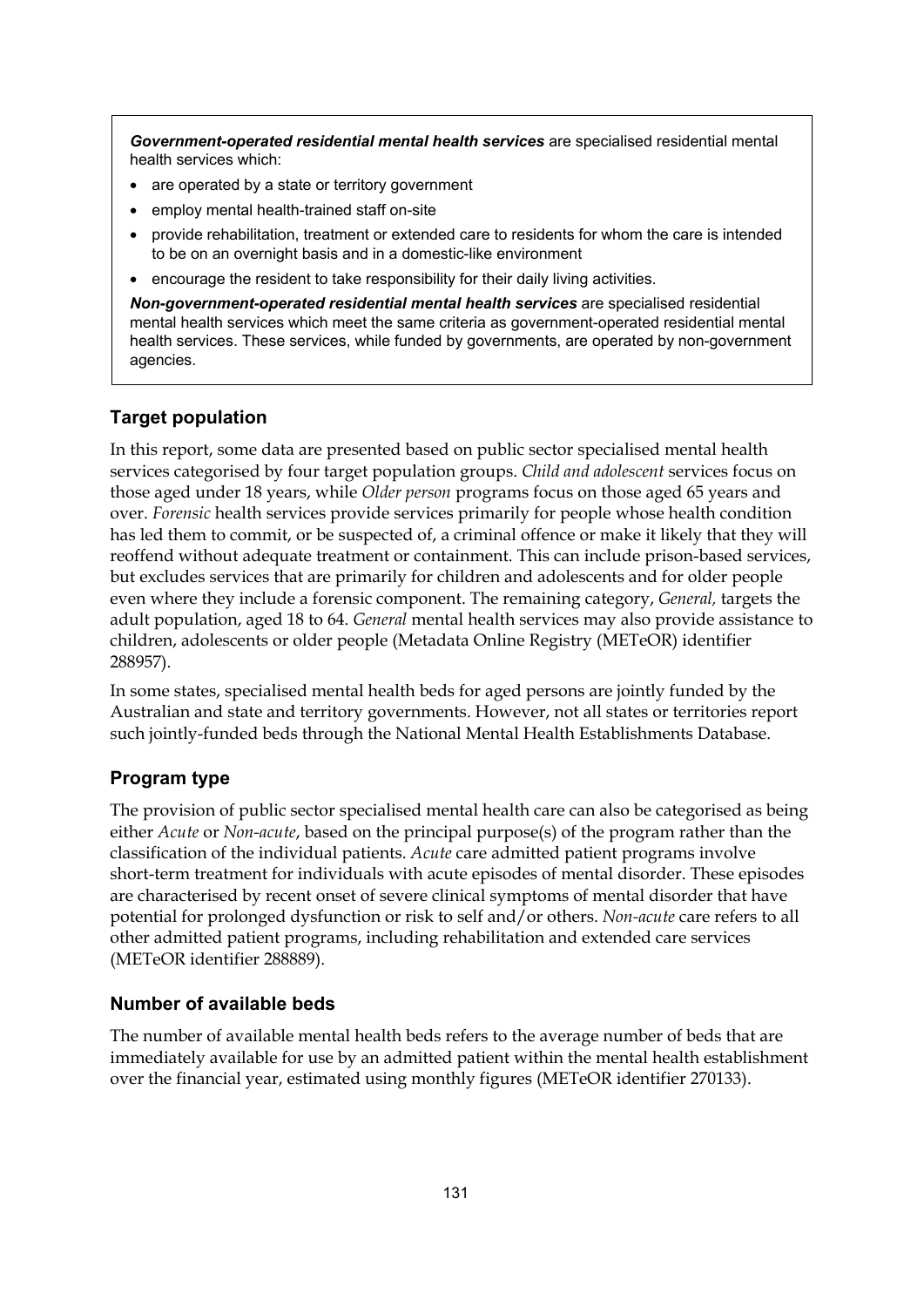# **12.2 Mental health facilities**

There are six key types of specialised mental health facilities involved in the provision of mental health-related services. Their distribution is detailed in Table 12.1. Nationally, during 2006–07, there were 16 stand alone public psychiatric hospitals and 25 stand alone private psychiatric hospitals, with a further 139 public acute hospitals providing a dedicated psychiatric unit or ward.

|                                                                                      | <b>NSW</b> | Vic            | Qld                  | <b>WA</b> | <b>SA</b>      | Tas                  | <b>ACT</b> | <b>NT</b>            | Total |
|--------------------------------------------------------------------------------------|------------|----------------|----------------------|-----------|----------------|----------------------|------------|----------------------|-------|
| Public psychiatric hospitals                                                         | 8          | $\overline{2}$ | 3                    |           | $\overline{2}$ | $\ddot{\phantom{1}}$ | . .        | $\ddot{\phantom{1}}$ | 16    |
| Public acute hospitals with a<br>specialised psychiatric unit or ward <sup>(b)</sup> | 46         | 34             | 27                   | 14        | 8              | 6                    | 2          | 2                    | 139   |
| Government-operated residential<br>mental health services <sup>(c)</sup>             | 20         | 48             | $\ddot{\phantom{1}}$ | 3         | 4              | 5                    | 1          | $\ddot{\phantom{1}}$ | 81    |
| Non-government-operated residential<br>mental health services <sup>(c)</sup>         | 5          | 30             | $\ddotsc$            | 8         | $\mathbf{1}$   | 6                    | 5          | $\mathbf{1}$         | 56    |
| Community mental health care<br>services <sup>(d)</sup>                              | 409        | 214            | 135                  | 44        | 85             | 21                   | 11         | 13                   | 932   |
| Private psychiatric hospitals                                                        | 9          | 6              | 4                    | n.a.      | n.a.           | n.a.                 | n.a.       | n.a.                 | 25    |
| <b>Total facilities</b>                                                              | 497        | 334            | 169                  | 70        | 100            | 38                   | 19         | 16                   | 1,249 |

**Table 12.1: Number of specialised mental health facilities(a), states and territories, 2006–07** 

(a) These figures differ from *Australian hospital statistics 2006–07* (AIHW 2008a) due to differences in definitions and jurisdictional reporting.

(b) Includes three publicly funded WA private hospitals which may also be included in the total for private psychiatric hospitals sourced from the ABS Private Health Establishments Collection.

(c) 'Services' refers to the number of actual residential mental health service units, not the number of organisations providing the services.

(d) The number of community mental health care services are a representation of the reporting structure in each jurisdiction and do not necessarily reflect the number or size of services provided.

n.a. Not available but included in totals where applicable, unless otherwise indicated.

Not applicable.

*Source:* National Mental Health Establishments Database and Private Health Establishments Collection (ABS) (Private psychiatric hospitals only).

Table 12.2 provides data on the change in the number of services between 2002–03 and 2006–07. While there has been an average annual decline of 4.2% in the number of public psychiatric hospitals, there has been an increase of 2.1% in the number of specialised psychiatric units or wards in public acute hospitals. There has also been an average annual increase of 12.8% in the number of government-operated residential mental health services during the reported time period.

In 2006–07, there were 932 community mental health care services in Australia (Table 12.3). The largest proportion of these services provided care to the *General* target population group (64.8% or 604 services). Of the remainder, 21.5% (200 services) were specialised *Child and adolescent* services, 11.7% (109) were *Older person* services and 2.0% (19) were *Forensic* services.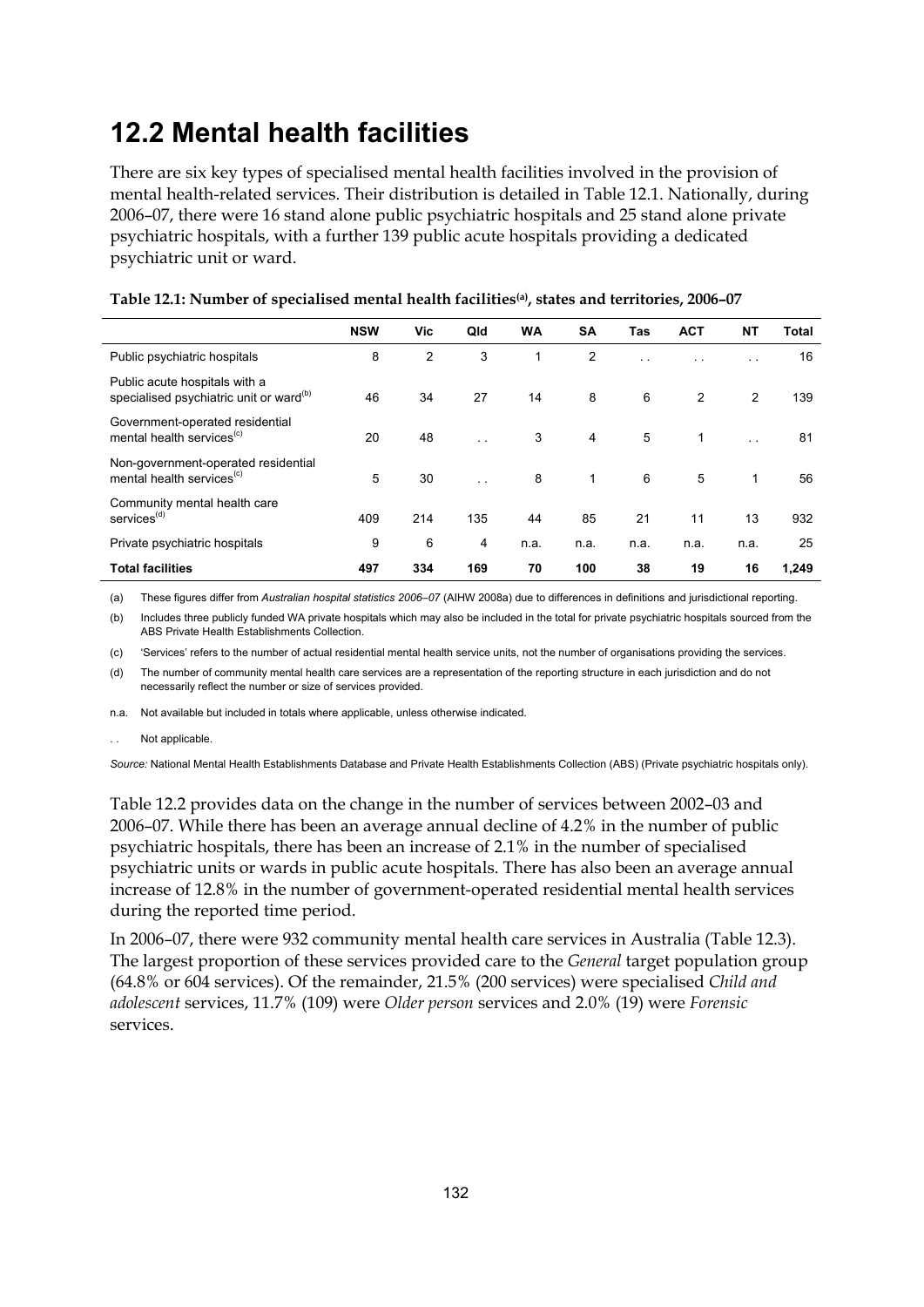|                                                                                      | $2002 - 03^{(a)}$ | $2003 - 04^{(a)}$ | $2004 - 05^{(a)}$ | 2005-06 | 2006-07 | Average annual<br>change (per cent) |
|--------------------------------------------------------------------------------------|-------------------|-------------------|-------------------|---------|---------|-------------------------------------|
| Public psychiatric hospitals                                                         | 19                | 20                | 20                | 15      | 16      | $-4.2$                              |
| Public acute hospitals with a<br>specialised psychiatric unit or ward <sup>(b)</sup> | 128               | 124               | 122               | 138     | 139     | 2.1                                 |
| Government-operated residential<br>mental health services <sup>(c)</sup>             | 50                | 52                | 46                | 77      | 81      | 12.8                                |
| Non-government-operated residential<br>mental health services <sup>(c)(d)</sup>      | n.a.              | n.a.              | n.a.              | 55      | 56      | $\ddot{\phantom{1}}$                |
| Community mental health care<br>services <sup>(d)</sup>                              | n.a.              | n.a.              | n.a.              | 927     | 932     | $\sim$ $\sim$                       |
| Private psychiatric hospitals                                                        | 25                | 25                | 26                | 26      | 25      | 0.0                                 |
| Total facilities <sup>(e)</sup>                                                      | 222               | 221               | 214               | 1.238   | 1,249   | $\sim$                              |

#### **Table 12.2: Number of specialised mental health facilities, 2002–03 to 2006–07**

(a) Historical data for public hospitals and government-operated residential services were sourced from the National Public Hospitals Establishments and Community Mental Health Establishments databases and therefore may differ from 2005–06 and 2006–07 data due to definitions and reporting requirements.

(b) Includes publicly funded WA private hospitals which may also be included in the total for private psychiatric hospitals sourced from the ABS Private Health Establishments Collection.

(c) 'Services' refers to the number of actual residential mental health service units, not the number of organisations providing the services.

(d) Data only available from 2005–06 onwards with the introduction of the National Mental Health Establishments Database.

(e) Totals for 2005–06 onwards include both non-government-operated residential mental health services and community mental health care services.

n.a. Not available.

. . Not applicable.

*Source:* National Mental Health Establishments Database, National Public Hospitals Establishments Database, Community Mental Health Establishments Database and Private Health Establishments Collection (ABS) (Private psychiatric hospitals only).

#### **Table 12.3: Community mental health care services(a), by target population, states and territories, 2006–07**

|                      | <b>NSW</b> | Vic | Qld | <b>WA</b> | <b>SA</b>      | Tas | <b>ACT</b> | NΤ            | Total |
|----------------------|------------|-----|-----|-----------|----------------|-----|------------|---------------|-------|
| General              | 283        | 146 | 70  | 18        | 60             | 12  | 6          | 9             | 604   |
| Child and adolescent | 85         | 33  | 42  | 14        | 18             | 3   | 3          | 2             | 200   |
| Older person         | 36         | 34  | 18  | 11        | $\overline{4}$ | 5   |            | $\sim$ $\sim$ | 109   |
| Forensic             | 5          |     | 5   |           | 3              |     |            | 2             | 19    |
| Total                | 409        | 214 | 135 | 44        | 85             | 21  | 11         | 13            | 932   |

(a) The number of community mental health care services are a representation of the reporting structure in each jurisdiction and do not necessarily reflect the number or size of services provided.

Not applicable.

*Source:* National Mental Health Establishments Database.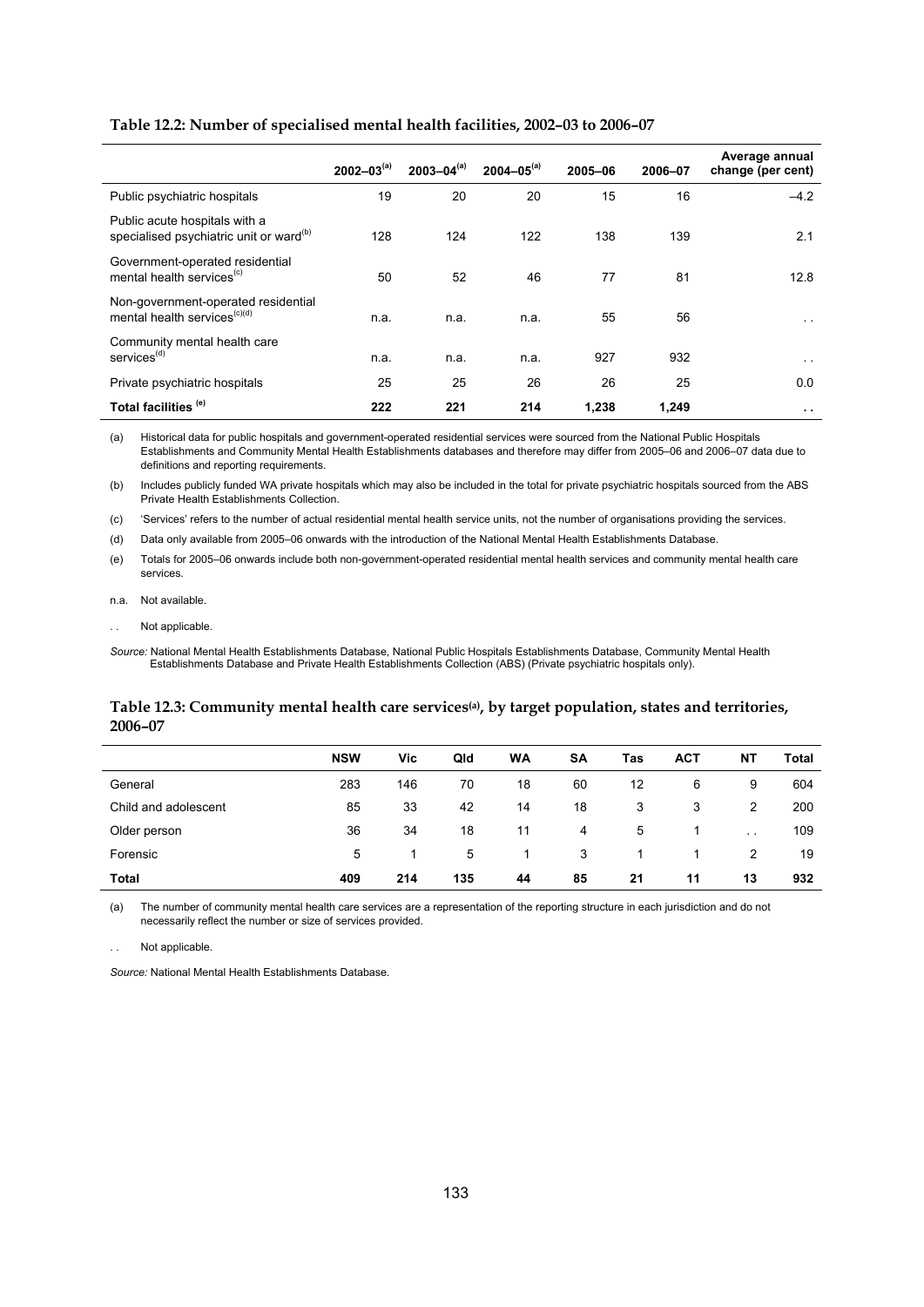## **12.3 Number of available beds**

## **Public hospital specialised mental health beds**

There were 6,407 specialised mental health hospital beds available in 2006–07 in Australia (Table 12.4). Almost two-thirds of these beds (65.5% or 4,196 beds) were in specialised psychiatric units or wards within public acute hospitals, while the remaining 2,211 beds were in public psychiatric hospitals.

The total number of available public sector specialised mental health hospital beds increased between 2002–03 and 2006–07 by an annual average of 1.3% (Table 12.5). The annual average decrease in public psychiatric hospital beds of 1.6% was offset by an increase in the number of public acute hospital beds within a specialised psychiatric unit or ward of 3.1%.

|                                                                       | <b>NSW</b> | Vic   | Qld   | WA  | SΑ  | Tas    | ACT    | ΝT              | Total |
|-----------------------------------------------------------------------|------------|-------|-------|-----|-----|--------|--------|-----------------|-------|
| Public psychiatric hospitals                                          | 1.060      | 134   | 375   | 254 | 388 | $\sim$ | $\sim$ | $\cdot$ $\cdot$ | 2,211 |
| Public acute hospitals with a<br>specialised psychiatric unit or ward | 1.227      | 1.055 | 1.022 | 415 | 247 | 126    | 70     | 34              | 4.196 |
| <b>Total beds</b>                                                     | 2.287      | 1.189 | 1.397 | 669 | 635 | 126    | 70     | 34              | 6.407 |

**Table 12.4: Public sector specialised mental health hospital beds, states and territories, 2006–07** 

Not applicable.

*Source:* National Mental Health Establishments Database.

|                                                                       | 2002-03 | 2003-04 | 2004-05 | 2005-06  | 2006-07 | Average annual<br>change (per cent) |
|-----------------------------------------------------------------------|---------|---------|---------|----------|---------|-------------------------------------|
| Public psychiatric hospitals                                          | 2,360   | 2.335   | 2.339   | $*2.255$ | 2.211   | $-1.6$                              |
| Public acute hospitals with a<br>specialised psychiatric unit or ward | 3.713   | 3.753   | 3.863   | *4.016   | 4.196   | 3.1                                 |
| <b>Total beds</b>                                                     | 6,073   | 6.088   | 6.202   | 6.271    | 6,407   | 1.3                                 |

### **Table 12.5: Public sector specialised mental health hospital beds, 2002–03 to 2006–07**

\* Data updated from published figures in *Mental health services in Australia 2005–06*.

*Source:* National Mental Health Establishments Database and *National Mental Health Report* (DoHA 2008c).

## **Target population and program type**

Public sector specialised mental health hospital beds can be described using target population categories, program type categories or a combination of both. During 2006–07, the majority of specialised mental health hospital beds were within *General* services providing care to the adult population (18–64 years) (Table 12.6). Approximately 16.4% of the total 6,407 specialised mental health hospital beds were in *Older person* services, 9.4% were in *Forensic* services and 4.3% were in *Child and adolescent* services. Although beds for *General* services made up the greatest proportion of specialised mental health hospital beds in all states and territories, not all service types were specifically catered for in each state and territory.

Approximately two-thirds of all public specialised mental health hospital beds across Australia were specifically for *Acute* services during 2006–07 (Table 12.6). The proportion of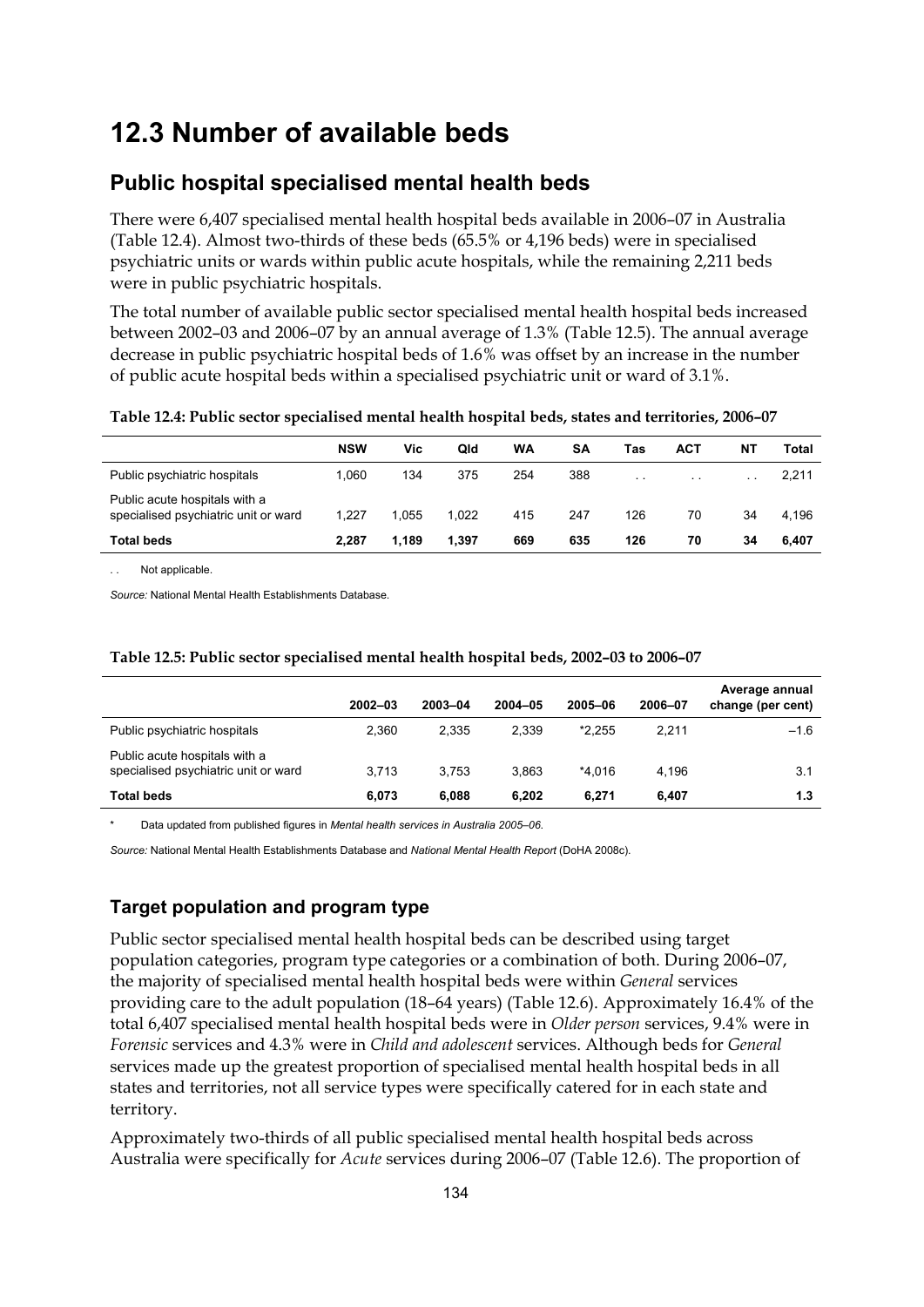*Acute* and *Non-acute* specialised mental health hospital beds varied substantially between states and territories. Victoria had the greatest proportion of *Acute* beds (85.0%), while Queensland had an almost even split between *Acute* and *Non-acute* beds. The two territories described all of their mental health hospital beds as *Acute* for 2006–07.

When the combination of target population and program type were considered, nationally *Acute* beds accounted for around three-quarters of the *General* and *Child and adolescent* service beds (Table 12.6), while *Acute* beds accounted for nearly two-thirds of *Older person* service beds. Beds allocated to *Forensic* services differed markedly from the other specialist bed types, with the majority of the total 600 beds being classified as *Non-acute*.

When state and territory populations were considered, South Australia (40.3) had the highest number of beds per 100,000 population, while the Northern Territory had the least (16.0) (Table 12.6). Western Australia (24.2) had the highest number of specialised *Acute* beds per 100,000 population, while the Northern Territory (16.0) had the least. Of those jurisdictions reporting *Non-acute* specialised beds, Queensland (17.3) had the highest number of beds per 100,000 population.

|                             | <b>NSW</b> | Vic   | Qld           | WA                                         | SΑ             | Tas                  | <b>ACT</b>           | <b>NT</b>            | Total |
|-----------------------------|------------|-------|---------------|--------------------------------------------|----------------|----------------------|----------------------|----------------------|-------|
|                             |            |       |               |                                            | Number of beds |                      |                      |                      |       |
| General                     |            |       |               |                                            |                |                      |                      |                      |       |
| Acute                       | 1,176      | 668   | 579           | 356                                        | 282            | 81                   | 50                   | 26                   | 3,218 |
| Non-acute                   | 546        | 100   | 390           | 107                                        | 96             | 27                   | $\ddot{\phantom{a}}$ | $\ddot{\phantom{a}}$ | 1,266 |
| <b>Child and adolescent</b> |            |       |               |                                            |                |                      |                      |                      |       |
| Acute                       | 54         | 72    | 52            | 20                                         | 12             | $\ddot{\phantom{1}}$ |                      | $\sim$ $\sim$        | 210   |
| Non-acute                   | 42         | i.    | 15            | 8                                          | $\sim$ $\sim$  | $\sim$ $\sim$        | $\sim$ $\sim$        | $\ddot{\phantom{a}}$ | 65    |
| Older person                |            |       |               |                                            |                |                      |                      |                      |       |
| Acute                       | 163        | 215   | 53            | 108                                        | 78             | $\ddot{\phantom{a}}$ | 20                   | $\sim$ $\sim$        | 637   |
| Non-acute                   | 114        | i.    | 138           | 32                                         | 127            | $\ddotsc$            | $\ddot{\phantom{a}}$ | $\sim$ $\sim$        | 411   |
| <b>Forensic</b>             |            |       |               |                                            |                |                      |                      |                      |       |
| Acute                       | 81         | 56    | $\sim$ $\sim$ | 19                                         | 8              | 18                   | $\ddotsc$            | 8                    | 190   |
| Non-acute                   | 111        | 78    | 170           | 19                                         | 32             | $\sim$ $\sim$        | $\ddot{\phantom{1}}$ | $\ddotsc$            | 410   |
| Total                       | 2,287      | 1,189 | 1,397         | 669                                        | 635            | 126                  | 70                   | 34                   | 6,407 |
|                             |            |       |               | Beds per 100,000 population <sup>(a)</sup> |                |                      |                      |                      |       |
| Acute                       | 21.5       | 19.6  | 16.6          | 24.2                                       | 24.1           | 20.1                 | 20.8                 | 16.0                 | 20.4  |
| Non-acute                   | 11.9       | 3.4   | 17.3          | 8.0                                        | 16.2           | 5.5                  | $\sim$ $\sim$        | $\sim$ $\sim$        | 10.3  |
| <b>Total</b>                | 33.4       | 23.0  | 33.8          | 32.1                                       | 40.3           | 25.6                 | 20.8                 | 16.0                 | 30.7  |

**Table 12.6: Public sector specialised mental health hospital beds, by target population and program, states and territories, 2006–07** 

(a) Crude rate based on the total state and territory estimated resident population as at 31 December 2006.

Not applicable.

*Source:* National Mental Health Establishments Database.

Nationally, the number of beds for *Child and adolescent* and *Older person* services remained relatively constant during the period 2002–03 to 2006–07 (Table 12.7). During the reported period, the number of beds for the *Forensic* and *General* services increased by an annual average of 5.4% and 1.4% respectively.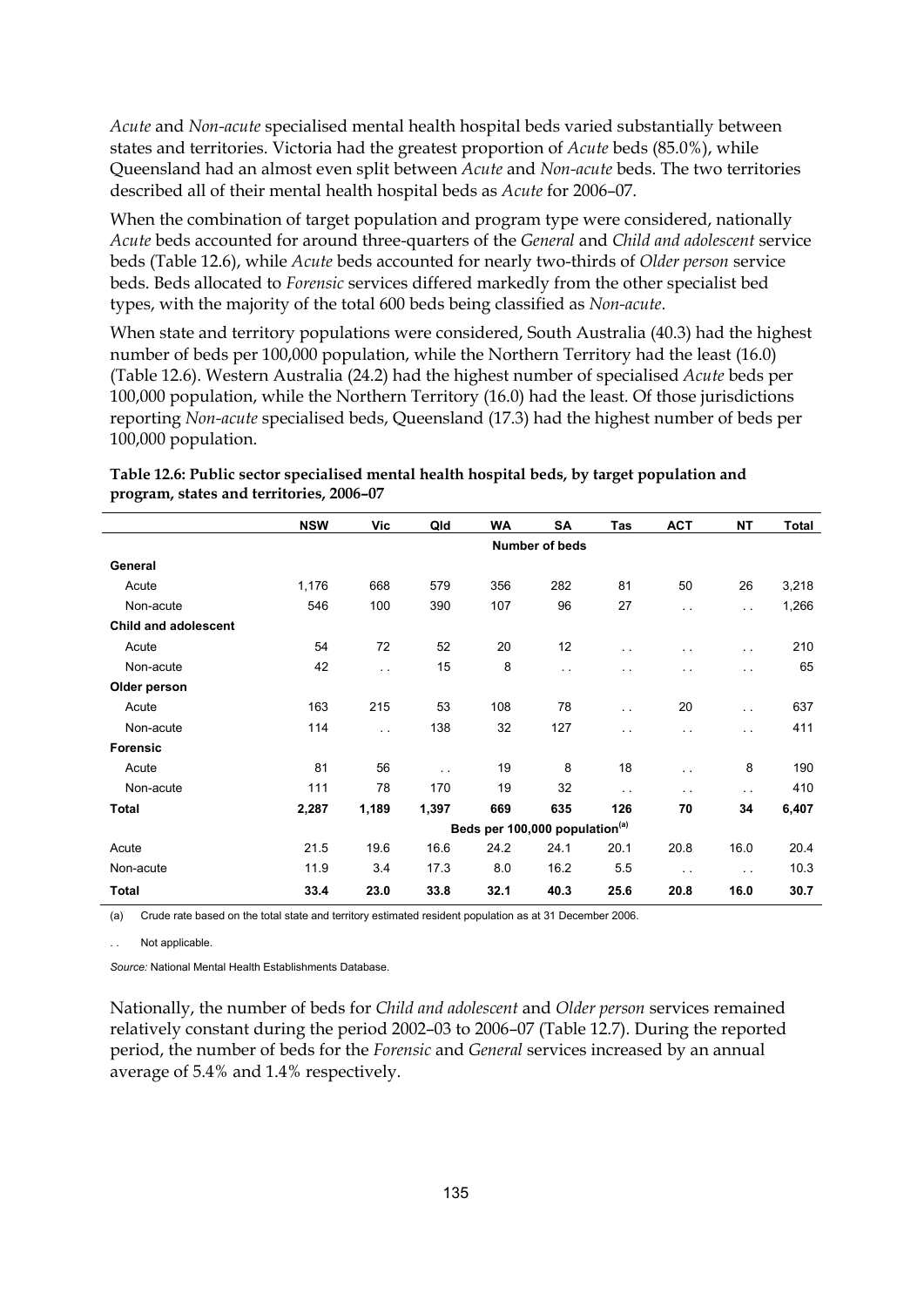|                      | $2002 - 03$ | 2003-04 | 2004-05 | 2005-06 | 2006-07 | Average annual<br>change (per cent) |
|----------------------|-------------|---------|---------|---------|---------|-------------------------------------|
| General              | 4.234       | 4.210   | 4.340   | 4.401   | 4.484   | 1.4                                 |
| Child and adolescent | 270         | 282     | 284     | 256     | 275     | 0.5                                 |
| Older person         | 1.083       | 1,058   | 1.037   | 1,035   | 1,048   | $-0.8$                              |
| Forensic             | 486         | 538     | 541     | 579     | 600     | 5.4                                 |
| Total                | 6,073       | 6,088   | 6,202   | 6,271   | 6,407   | 1.3                                 |

**Table 12.7: Public sector specialised mental health hospital beds, by target population, 2002–03 to 2006–07** 

*Source:* National Mental Health Establishments Database and *National Mental Health Report* (DoHA 2008c).

## **Residential mental health service beds**

During 2006–07 there were 2,165 mental health-related residential care beds available nationally (Table 12.8). They can be characterised by the service operator (government or non-government) and the level of staffing provided. The majority (1,490 or 68.8%) of residential mental health service beds were provided by government-operated services. There were 1,592 (73.5%) residential beds operating with mental health-trained staffed on the premises for the entire 24-hour period. The remaining 573 beds were provided by residential mental health services with mental health-trained staff on site for more than 6 hours, but less than 24 hours per day, totalling at least 50 hours per week.

|                          | <b>NSW</b> | Vic   | Qld                  | <b>WA</b> | <b>SA</b>     | Tas                  | <b>ACT</b> | <b>NT</b>            | Total |
|--------------------------|------------|-------|----------------------|-----------|---------------|----------------------|------------|----------------------|-------|
| Service operator         |            |       |                      |           |               |                      |            |                      |       |
| Government-operated      | 291        | 1,002 | $\ddotsc$            | 23        | 53            | 91                   | 30         | . .                  | 1,490 |
| Non-government-operated  | 155        | 313   | $\sim$               | 62        | 10            | 85                   | 45         | 5                    | 675   |
| <b>Staffing provided</b> |            |       |                      |           |               |                      |            |                      |       |
| 24-hour staffing         |            |       |                      |           |               |                      |            |                      |       |
| Government-operated      | 237        | 996   | $\sim$               | 23        | 40            | 91                   | 30         | $\ddot{\phantom{a}}$ | 1,417 |
| Non-government-operated  | 16         | 36    | $\ddotsc$            | 18        | 10            | 85                   | 10         | $\sim$               | 175   |
| Subtotal                 | 253        | 1,032 | . .                  | 41        | 50            | 176                  | 40         | $\ddot{\phantom{0}}$ | 1,592 |
| Non-24-hour staffing     |            |       |                      |           |               |                      |            |                      |       |
| Government-operated      | 54         | 6     | $\sim$               | $\sim$    | 13            | $\sim$ $\sim$        | $\sim$     | $\sim$               | 73    |
| Non-government-operated  | 139        | 277   | $\sim$               | 44        | $\sim$ $\sim$ | $\sim$ $\sim$        | 35         | 5                    | 500   |
| Subtotal                 | 193        | 283   | $\ddot{\phantom{0}}$ | 44        | 13            | $\ddot{\phantom{0}}$ | 35         | 5                    | 573   |
| <b>Total</b>             | 446        | 1,315 | . .                  | 85        | 63            | 176                  | 75         | 5                    | 2,165 |

**Table 12.8: Number of residential mental health services beds, by service operator and staffing provided, states and territories, 2006–07** 

Not applicable

*Source:* National Mental Health Establishments Database.

## **Target population**

With the exception of New South Wales, which has a small number of *Child and adolescent* beds (see footnote (a) Table 12.9), the only residential mental health target population groups were *General* and *Older person*. The majority of residential mental health specialised beds were in services categorised as *General* (61.0%). However, when population was considered,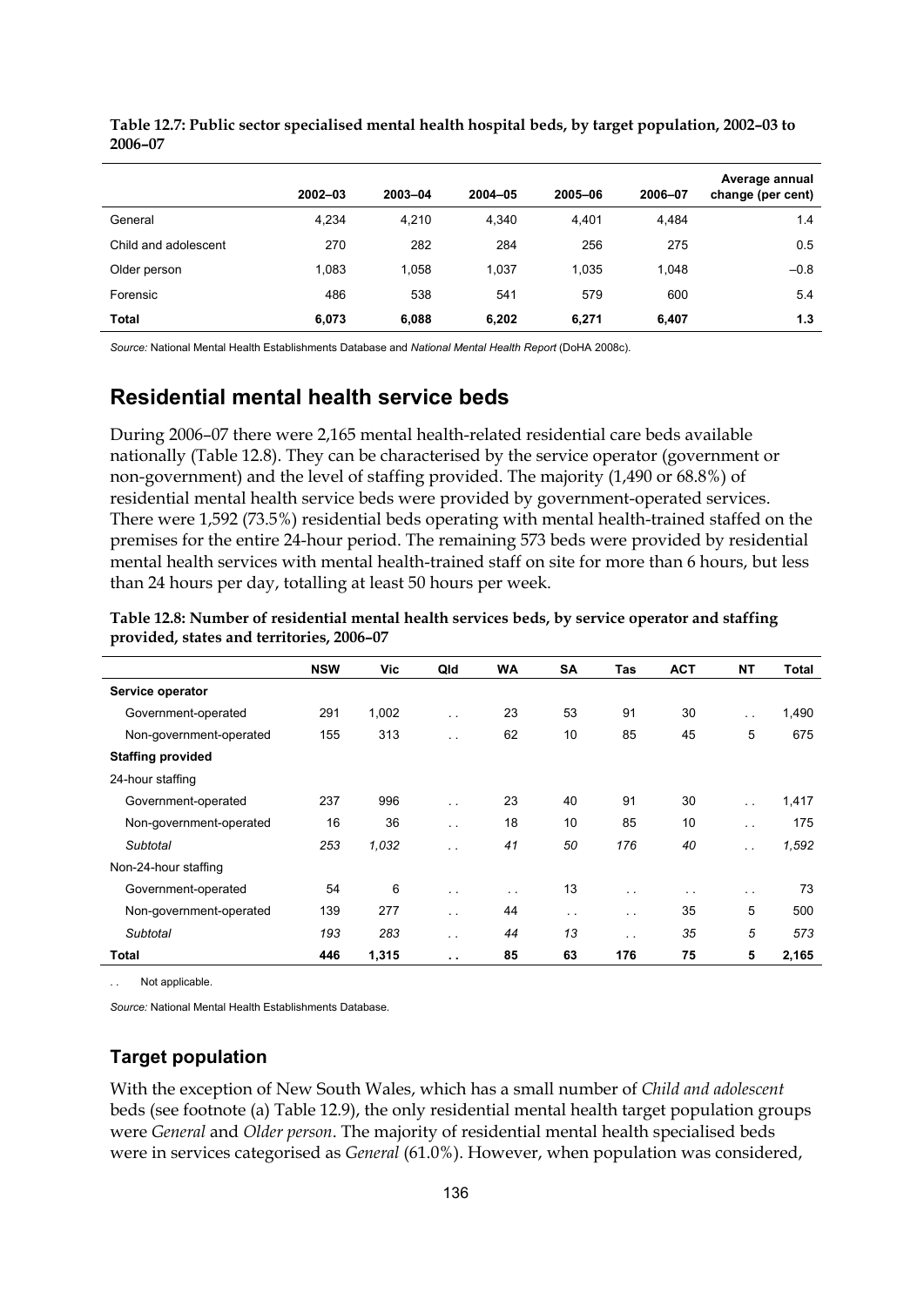nationally there were 4.0 *Older person* residential beds per 100,000 population, compared to 6.3 *General* beds (Table 12.9). Tasmania (27.3) had the highest number of residential *General* beds per 100,000 population, while the Northern Territory (2.4) had the least. Of those jurisdictions reporting specialised *Older person* residential mental health service beds, Victoria (12.7) had the highest number of residential beds per 100,000 population, while New South Wales (2.0) had the least.

|                        | <b>NSW</b> | Vic   | Qld                  | <b>WA</b>                                  | <b>SA</b>      | Tas  | <b>ACT</b> | <b>NT</b>     | <b>Total</b> |
|------------------------|------------|-------|----------------------|--------------------------------------------|----------------|------|------------|---------------|--------------|
|                        |            |       |                      |                                            | Number of beds |      |            |               |              |
| General <sup>(a)</sup> | 310        | 659   | $\sim$ $\sim$        | 85                                         | 63             | 134  | 65         | 5             | 1,321        |
| Older person           | 136        | 656   | $\sim$ $\sim$        | $\ddot{\phantom{1}}$                       | $\sim$ $\sim$  | 42   | 10         | $\sim$ $\sim$ | 844          |
| <b>Total</b>           | 446        | 1,315 | $\ddot{\phantom{0}}$ | 85                                         | 63             | 176  | 75         | 5             | 2,165        |
|                        |            |       |                      | Beds per 100,000 population <sup>(b)</sup> |                |      |            |               |              |
| General <sup>(a)</sup> | 4.5        | 12.8  | 0.0                  | 4.1                                        | 4.0            | 27.3 | 19.3       | 2.4           | 6.3          |
| Older person           | 2.0        | 12.7  | 0.0                  | 0.0                                        | 0.0            | 8.5  | 3.0        | 0.0           | 4.0          |
| <b>Total</b>           | 6.5        | 25.5  | 0.0                  | 4.1                                        | 4.0            | 35.8 | 22.3       | 2.4           | 10.4         |

**Table 12.9: Residential mental health services beds and beds per 100,000 population, by target population, states and territories, 2006–07** 

(a) A small number of residential beds reported by NSW as *Child and adolescent* residential services beds were included in *General* at the request of NSW Health.

(b) Crude rate based on the total state and territory estimated resident population as at 31 December 2006. This is different to previous *Mental health services in Australia* publications.

Not applicable.

*Source:* National Mental Health Establishments Database.

Since 2002–03, there have been changes in the number of specialised residential mental health care beds, with numbers ranging between 1990 and 2165 (Table 12.10). Specialised residential mental health beds within services categorised as *General* increased by an average of 2.2% annually between 2002–03 and 2006–07. Beds within *Older person* services also increased over the same time period (1.5%).

| Table 12.10: Residential mental health services beds, by hours staffed and target population, |  |
|-----------------------------------------------------------------------------------------------|--|
| 2002–03 to 2006–07                                                                            |  |

|                          | $2002 - 03$ | 2003-04 | 2004-05 | $2005 - 06^{(a)}$ | $2006 - 07^{(a)}$ | Average annual<br>change (per cent) |
|--------------------------|-------------|---------|---------|-------------------|-------------------|-------------------------------------|
| <b>Staffing provided</b> |             |         |         |                   |                   |                                     |
| 24-hour staffing         | 1.407       | 1,439   | 1,427   | 1,496             | 1,592             | 3.1                                 |
| Non-24-hour staffing     | 598         | 596     | 563     | 597               | 573               | $-1.1$                              |
| <b>Target population</b> |             |         |         |                   |                   |                                     |
| General                  | 1,211       | 1,227   | 1,206   | 1,279             | 1,321             | 2.2                                 |
| Older person             | 794         | 808     | 784     | 814               | 844               | 1.5                                 |
| <b>Total</b>             | 2,005       | 2,035   | 1.990   | 2.093             | 2,165             | 1.9                                 |

(a) A small number of residential beds reported by NSW as *Child and adolescent* residential services beds were included in *General* at the request of NSW Health.

*Source:* National Mental Health Establishments Database and *National Mental Health Report* (DoHA 2008c).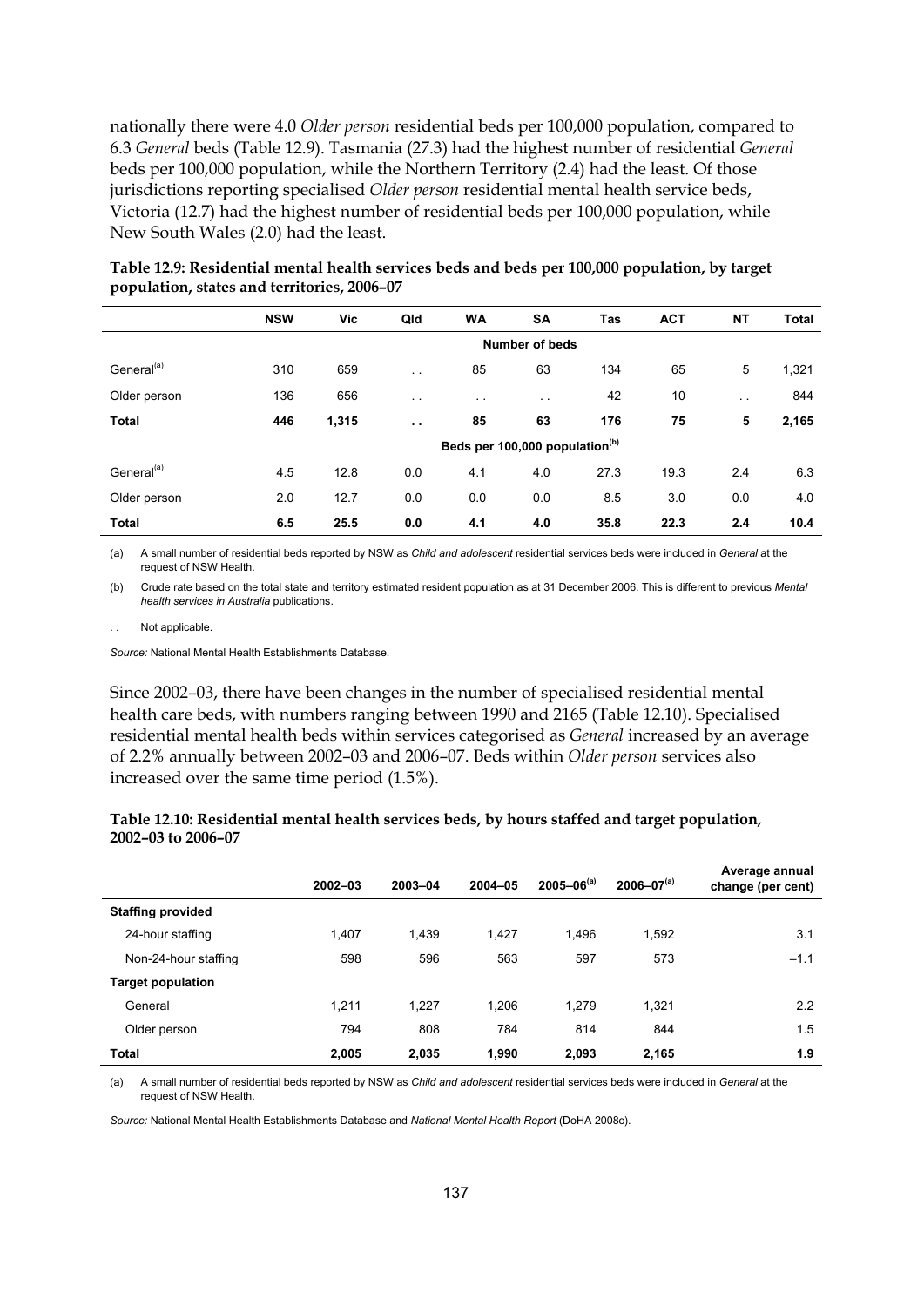# **12.4 Staffing of state and territory specialist mental health facilities**

The specialist mental health facility staff numbers reported in Table 12.11 refer to the average number of full-time-equivalent (FTE) staff reported by states and territories for 2006–07, in the three specialist mental health service settings. These settings are admitted patient services in public psychiatric hospitals or public acute hospitals with a specialised psychiatric unit or ward, community mental health care services, and residential mental health services, including government and non-government-operated services. This data does not include staff employed at the higher organisational level, usually performing organisation level management roles, nor the categories of carer consultant or consumer consultant. They are included in Table 12.12.

In 2006–07, 25,772 FTE staff were employed nationally in the provision of specialised mental health care services (Table 12.11). More than half (51.2%) of these staff provided specialised mental health services for patients in admitted patient services. The next largest employment sector was community mental health care services with 10,609 FTE staff (41.2%).

|                                          | <b>NSW</b> | Vic     | Qld     | <b>WA</b> | <b>SA</b> | Tas   | <b>ACT</b> | NΤ    | Total    |
|------------------------------------------|------------|---------|---------|-----------|-----------|-------|------------|-------|----------|
| Hospital admitted patient services       | 4.892.3    | 2.151.1 | 2.632.3 | 1,617.6   | 1.410.7   | 313.0 | 108.1      | 77.7  | 13,202.8 |
| Community mental health care<br>services | 3.300.5    | 2.623.1 | 1.961.9 | 1.313.3   | 854.8     | 242.0 | 214.2      | 99.6  | 10.609.4 |
| Residential mental health services       | 338.2      | 1.262.9 |         | 81.8      | 23.7      | 182.0 | 68.4       | 3.0   | 1.960.0  |
| Total                                    | 8.531.0    | 6.037.1 | 4.594.2 | 3.012.7   | 2,289.2   | 737.0 | 390.7      | 180.3 | 25.772.2 |

. . Not applicable.

*Source:* National Mental Health Establishments Database.

The FTE staff employed within specialised mental health care services can also be described by labour force categories.

Nurses accounted for the majority of the national workforce in all specialised mental health facilities, totalling 13,222 FTE or 51.1% (tables 12.12 and 12.13). At the state level, Victoria (55.5%) had the highest proportion of the specialised mental health-related workforce employed as nurses, while the Australian Capital Territory (43.4%) had the lowest.

Salaried medical officers made up 9.1% of the national specialised mental health-related workforce, with a relatively even spread between consultant psychiatrists and psychiatrists, and psychiatry registrars and trainees (tables 12.12 and 12.13).

Diagnostic and allied health professionals (18.8%) made up the second largest group of FTE staff nationally (Table 12.13), with the majority of the total 4,866 FTE staff in this group being psychologists and social workers (1,662 and 1,541 FTE, respectively; Table 12.12).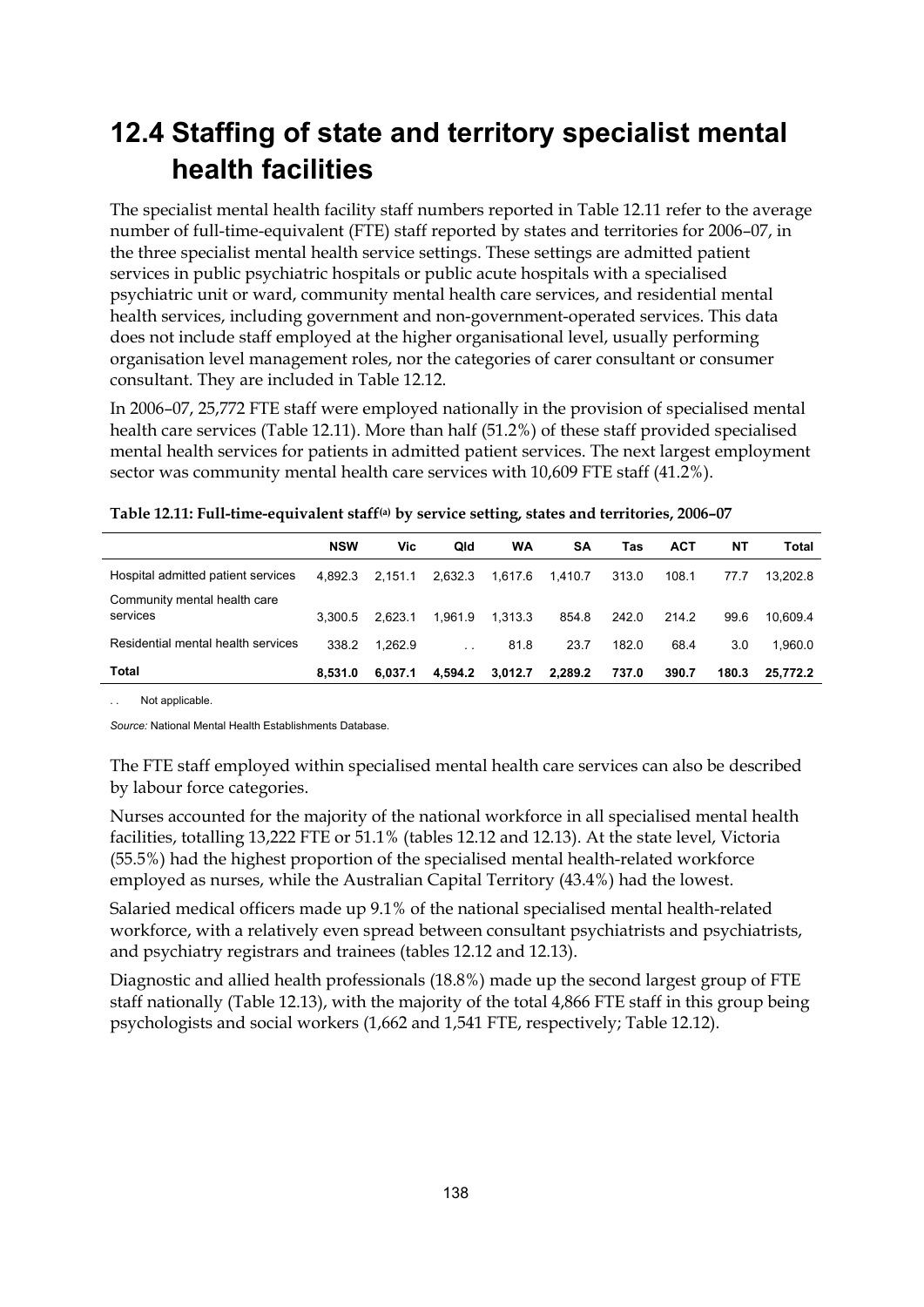|                                                 | <b>NSW</b>                       | <b>Vic</b> | Qld     | <b>WA</b>     | <b>SA</b>                                  | Tas           | <b>ACT</b>    | <b>NT</b>     | <b>Total</b> |  |  |
|-------------------------------------------------|----------------------------------|------------|---------|---------------|--------------------------------------------|---------------|---------------|---------------|--------------|--|--|
|                                                 | <b>Salaried medical officers</b> |            |         |               |                                            |               |               |               |              |  |  |
| Consultant psychiatrists and<br>psychiatrists   | 376.0                            | 237.1      | 187.3   | 99.3          | 89.8                                       | 22.2          | 13.0          | 8.3           | 1,033.0      |  |  |
| Psychiatry registrars and<br>trainees           | 365.9                            | 229.3      | 229.1   | 99.0          | 94.8                                       | 14.0          | 15.3          | 8.4           | 1,055.8      |  |  |
| Other medical officers                          | 46.1                             | 81.7       | 33.3    | 69.9          | 25.6                                       | 5.1           | 1.6           | 4.6           | 267.9        |  |  |
| Subtotal                                        | 788.0                            | 548.1      | 449.7   | 268.2         | 210.2                                      | 41.3          | 29.9          | 21.3          | 2,356.7      |  |  |
|                                                 |                                  |            |         |               | <b>Nurses</b>                              |               |               |               |              |  |  |
| Registered                                      | 3,688.7                          | 2,653.8    | 2,031.3 | 1,279.6       | 954.4                                      | 319.7         | 141.0         | 88.3          | 11,156.8     |  |  |
| Enrolled                                        | 554.6                            | 717.8      | 306.1   | 181.0         | 215.5                                      | 52.0          | 28.4          | 9.4           | 2,064.8      |  |  |
| Subtotal                                        | 4,243.3                          | 3,371.6    | 2,337.4 | 1,460.6       | 1,169.9                                    | 371.7         | 169.4         | 97.7          | 13,221.6     |  |  |
|                                                 |                                  |            |         |               | Diagnostic and allied health professionals |               |               |               |              |  |  |
| Psychologist                                    | 561.1                            | 422.7      | 329.9   | 168.5         | 80.0                                       | 27.1          | 60.6          | 12.4          | 1,662.3      |  |  |
| Social worker                                   | 356.2                            | 448.0      | 283.9   | 198.2         | 197.7                                      | 29.8          | 20.1          | 7.1           | 1,541.0      |  |  |
| Occupational therapist<br>Diagnostic and health | 220.8                            | 242.2      | 141.7   | 131.3         | 56.2                                       | 14.6          | 6.2           | 1.0           | 814.0        |  |  |
| professionals <sup>(a)</sup>                    | 367.6                            | 144.1      | 119.0   | 109.8         | 61.2                                       | 28.4          | 6.9           | 12.0          | 849.0        |  |  |
| Subtotal                                        | 1,505.7                          | 1,257.0    | 874.5   | 607.8         | 395.1                                      | 99.9          | 93.8          | 32.5          | 4.866.3      |  |  |
|                                                 |                                  |            |         |               | <b>Additional staffing categories</b>      |               |               |               |              |  |  |
| Other personal care <sup>(b)</sup>              | 160.6                            | 118.7      | 203.0   | 89.7          | 23.6                                       | 143.3         | 28.7          | 7.0           | 774.6        |  |  |
| Carer consultants                               | 8.6                              | 13.6       | 0.9     | $\sim$ $\sim$ | $\sim$ $\sim$                              | . .           | $\ddotsc$     | $\sim$ $\sim$ | 23.1         |  |  |
| Consumer consultants                            | 24.8                             | 19.0       | 10.3    | 0.8           | 2.1                                        | $\sim$ $\sim$ | $\sim$ $\sim$ | $\sim$ $\sim$ | 57.0         |  |  |
| Other staff <sup>(c)</sup>                      | 1,833.4                          | 741.7      | 729.6   | 586.3         | 490.9                                      | 109.2         | 68.9          | 22.0          | 4,582.0      |  |  |
| Subtotal                                        | 2,027.4                          | 893.0      | 943.8   | 676.8         | 516.6                                      | 252.5         | 97.6          | 29.0          | 5,436.7      |  |  |
| <b>Total</b>                                    | 8,564.4                          | 6,069.7    | 4,605.4 | 3,013.4       | 2,291.8                                    | 765.4         | 390.7         | 180.5         | 25,881.3     |  |  |

| Table 12.12: Full-time-equivalent staff by staffing category, states and territories, 2006-07 |  |  |
|-----------------------------------------------------------------------------------------------|--|--|
|                                                                                               |  |  |

(a) *Diagnostic and health professionals* includes qualified staff (other than qualified medical or nursing staff) engaged in duties of a diagnostic, professional or technical nature and covers all allied health professionals and laboratory technicians (but excludes civil engineers and computing staff) (METeOR identifier 327164).

(b) *Other personal care staff* includes staff engaged primarily in the provision of personal care to patients or residents, not formally qualified, for example attendants, assistants or home assistance, home companions, family aides, ward helpers, warders, orderlies, ward assistants and nursing assistants (METeOR identifier 270171).

(c) Other staff includes *Administrative and clerical* and *Domestic and other staff* categories.

Not applicable.

*Source:* National Mental Health Establishments Database.

In 2006–07, there were 11.3 FTE salaried medical officers per 100,000 population, ranging from 13.3 in South Australia to 8.4 in Tasmania (Table 12.14). The number of FTE nurses per 100,000 population varied substantially across states and territories, from 75.6 FTE in Tasmania to 46.0 in the Northern Territory. The number of FTE other staff per 100,000 population, which includes the *Administrative and clerical* and *Domestic and other staff* categories, also varied substantially across states and territories (Table 12.14). South Australia (31.2) employed the highest number of other staff per 100,000 population, compared to the national average of 22.0.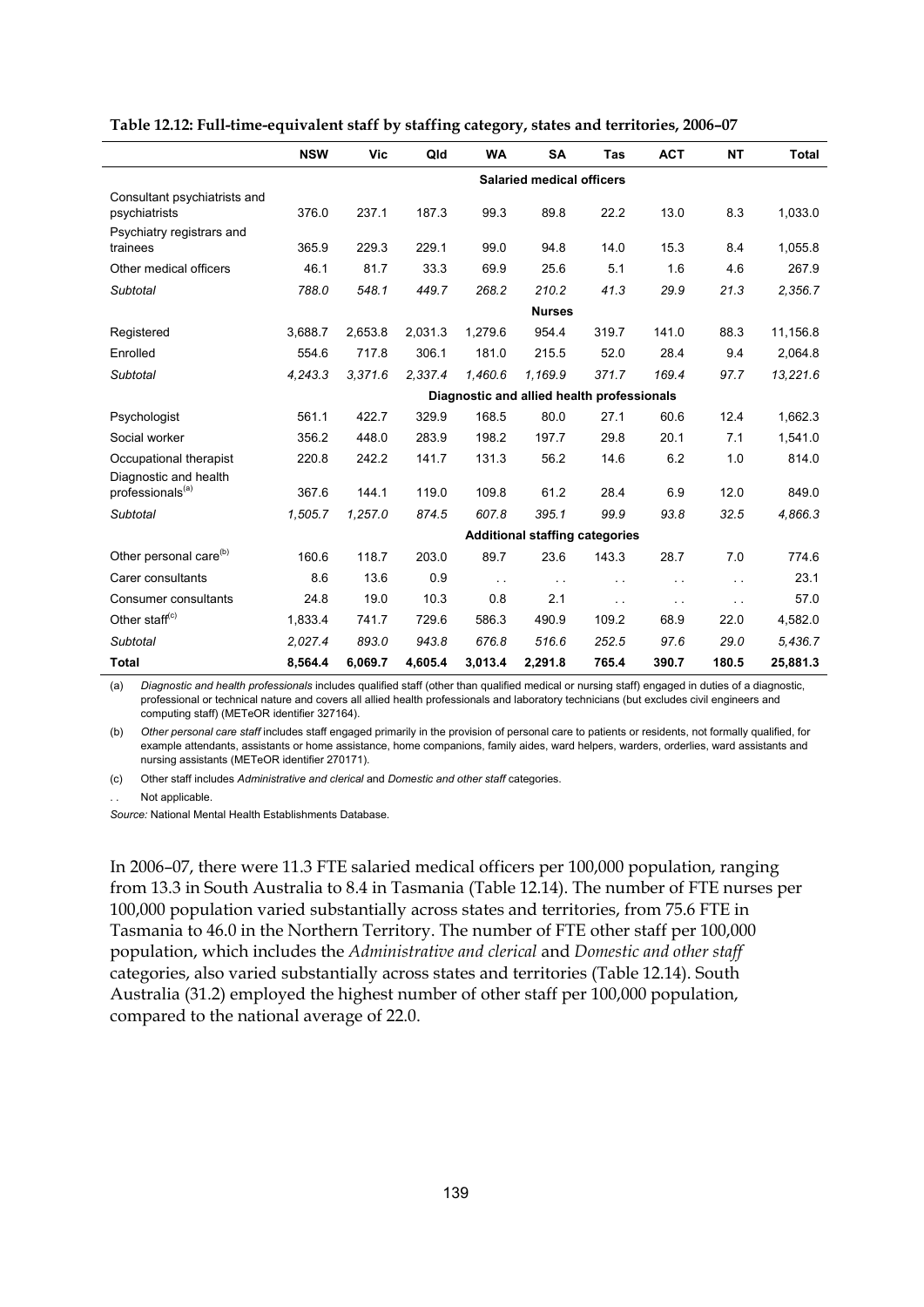|                                                              | <b>NSW</b> | Vic  | Qld  | <b>WA</b>     | <b>SA</b>            | Tas                  | <b>ACT</b>           | <b>NT</b>     | Total |
|--------------------------------------------------------------|------------|------|------|---------------|----------------------|----------------------|----------------------|---------------|-------|
| Salaried medical officers                                    | 9.2        | 9.0  | 9.8  | 8.9           | 9.2                  | 5.4                  | 7.7                  | 11.8          | 9.1   |
| <b>Nurses</b>                                                | 49.5       | 55.5 | 50.8 | 48.5          | 51.0                 | 48.6                 | 43.4                 | 54.1          | 51.1  |
| Diagnostic and allied health<br>professionals <sup>(a)</sup> | 17.6       | 20.7 | 19.0 | 20.2          | 17.2                 | 13.1                 | 24.0                 | 18.0          | 18.8  |
| Other personal care <sup>(b)</sup>                           | 1.9        | 2.0  | 4.4  | 3.0           | 1.0                  | 18.7                 | 7.3                  | 3.9           | 3.0   |
| Carer consultants                                            | 0.1        | 0.2  | 0.0  | $\sim$ $\sim$ | $\ddot{\phantom{0}}$ | $\ddot{\phantom{0}}$ | $\ddot{\phantom{0}}$ | $\sim$ $\sim$ | 0.1   |
| Consumer consultants                                         | 0.3        | 0.3  | 0.2  | 0.0           | 0.1                  | $\ddotsc$            | $\ddot{\phantom{0}}$ | $\sim$ $\sim$ | 0.2   |
| Other staff $(c)$                                            | 21.4       | 12.2 | 15.8 | 19.5          | 21.4                 | 14.3                 | 17.6                 | 12.2          | 17.7  |
| <b>Total</b>                                                 | 100        | 100  | 100  | 100           | 100                  | 100                  | 100                  | 100           | 100   |

**Table 12.13: Full-time-equivalent staff by staffing category, states and territories, 2006–07 (per cent)** 

(a) *Diagnostic and allied health professionals* includes psychologists, social workers, occupational therapists and diagnostic and allied health professionals.

(b) *Other personal care staff* includes staff engaged primarily in the provision of personal care to patients or residents, not formally qualified, for example attendants, assistants or home assistance, home companions, family aides, ward helpers, warders, orderlies, ward assistants and nursing assistants (METeOR identifier 270171).

(c) Other staff includes *Administrative and clerical* and *Domestic and other staff* categories.

Not applicable.

*Source:* National Mental Health Establishments Database.

### **Table 12.14: Full-time-equivalent staff per 100,000 population by staffing category(a), states and territories, 2006–07**

|                                                              | <b>NSW</b> | Vic   | Qld   | <b>WA</b>     | <b>SA</b>            | Tas       | <b>ACT</b>    | NΤ                   | <b>Total</b> |
|--------------------------------------------------------------|------------|-------|-------|---------------|----------------------|-----------|---------------|----------------------|--------------|
| Salaried medical officers                                    | 11.5       | 10.6  | 10.9  | 12.9          | 13.3                 | 8.4       | 8.9           | 10.0                 | 11.3         |
| <b>Nurses</b>                                                | 61.9       | 65.3  | 56.6  | 70.2          | 74.3                 | 75.6      | 50.4          | 46.0                 | 63.4         |
| Diagnostic and allied health<br>professionals <sup>(b)</sup> | 22.0       | 24.3  | 21.2  | 29.2          | 25.1                 | 20.3      | 27.9          | 15.3                 | 23.3         |
| Other personal care <sup>(c)</sup>                           | 2.3        | 2.3   | 4.9   | 4.3           | 1.5                  | 29.1      | 8.5           | 3.3                  | 3.7          |
| Carer consultants                                            | 0.1        | 0.3   | 0.0   | $\sim$ $\sim$ | $\ddot{\phantom{1}}$ | $\cdot$ . | $\sim$ $\sim$ | $\sim$ $\sim$        | 0.1          |
| Consumer consultants                                         | 0.4        | 0.4   | 0.2   | 0.0           | 0.1                  | $\ddotsc$ | $\cdot$ .     | $\ddot{\phantom{0}}$ | 0.3          |
| Other staff $^{(d)}$                                         | 26.7       | 14.4  | 17.7  | 28.2          | 31.2                 | 22.2      | 20.5          | 10.4                 | 22.0         |
| <b>Total</b>                                                 | 125.0      | 117.5 | 111.5 | 144.8         | 145.5                | 155.7     | 116.2         | 84.9                 | 124.1        |

(a) Crude rate based on state and territory estimated resident population as at 31 December 2006.

(b) *Diagnostic and allied health professionals* includes psychologists, social workers, occupational therapists and diagnostic and allied health professionals.

(c) *Other personal care staff* includes staff engaged primarily in the provision of personal care to patients or residents, not formally qualified, for example attendants, assistants or home assistance, home companions, family aides, ward helpers, warders, orderlies, ward assistants and nursing assistants (METeOR identifier 270171).

(d) Other staff includes *Administrative and clerical* and *Domestic and other staff* categories.

Not applicable

*Source:* National Mental Health Establishments Database.

Between 2002–03 and 2006–07 there was an average annual growth of 3.5% in the national specialised mental health-related workforce (Table 12.15). During this period, all staffing categories, except other staff, experienced growth in their total FTE staffing numbers. Notably, salaried medical officers increased at an average annual rate of 5.3%, diagnostic and allied health professionals increased by 4.2% and nurses increased by 4.0%.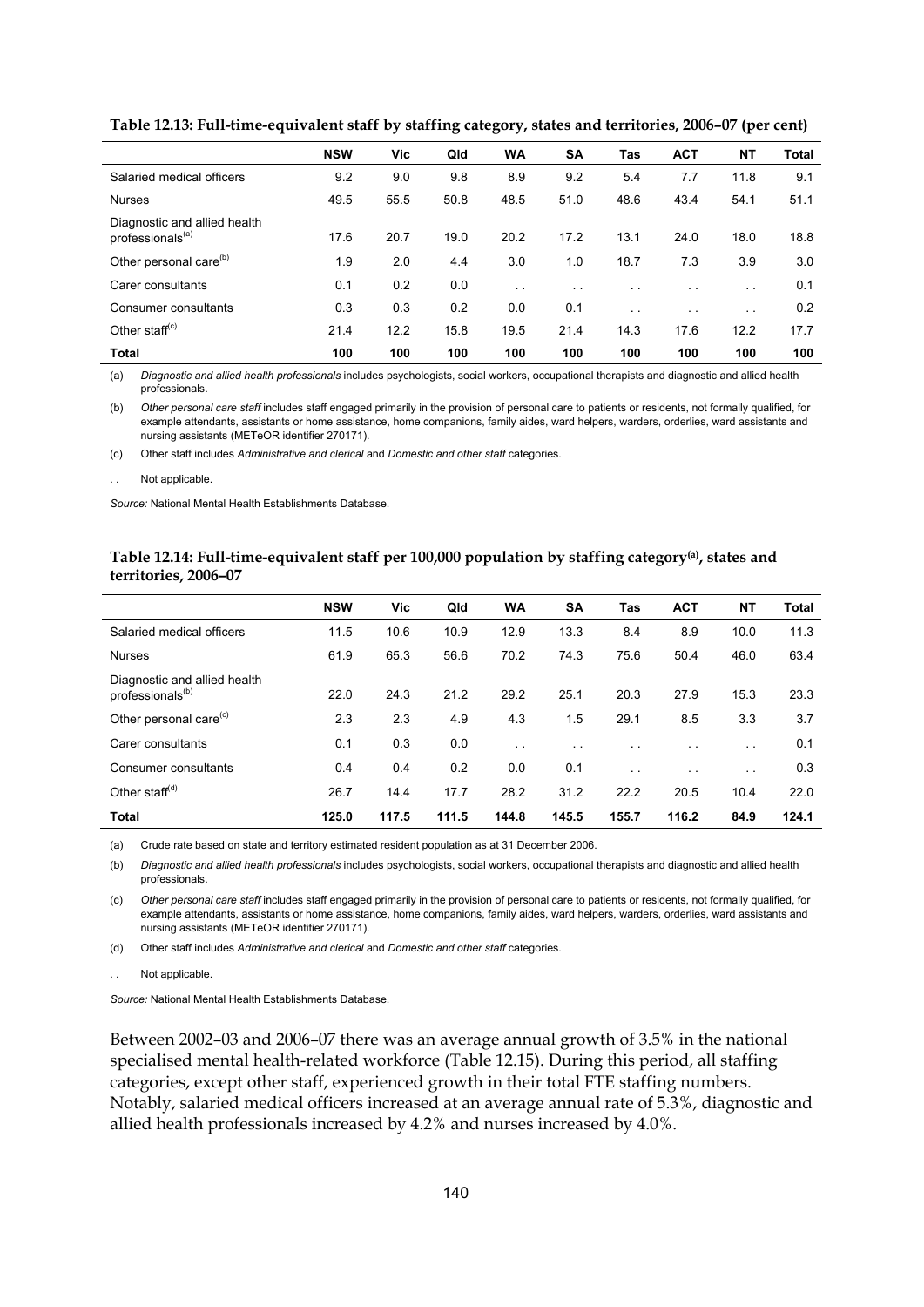|                                                              | $*2002 - 03$ | $*2003 - 04$ | $*2004 - 05$ | 2005-06  | 2006-07 | Average annual<br>change (per cent) |
|--------------------------------------------------------------|--------------|--------------|--------------|----------|---------|-------------------------------------|
| Salaried medical officers                                    | 1,920        | 1,985        | 2,141        | 2,235    | 2,357   | 5.3                                 |
| <b>Nurses</b>                                                | 11.312       | 11.765       | 12.150       | 12.754   | 13.222  | 4.0                                 |
| Diagnostic and allied health<br>professionals <sup>(a)</sup> | 4,125        | 4,295        | 4,411        | $*4.700$ | 4.866   | 4.2                                 |
| Other personal care <sup>(b)</sup>                           | 580          | 533          | 604          | 738      | 775     | 7.5                                 |
| Carer consultants                                            | 9            | 9            | 14           | 15       | 23      | 28.0                                |
| Consumer consultants                                         | 54           | 60           | 55           | 61       | 57      | 1.5                                 |
| Other staff <sup>(c)</sup>                                   | 4.575        | 4.558        | 4,512        | $*4.202$ | 4.582   | 0.0                                 |
| <b>Total</b>                                                 | 22.574       | 23,206       | 23,886       | 24,705   | 25,881  | 3.5                                 |

#### **Table 12.15: Full-time-equivalent staff by staffing category, 2002–03 to 2006–07**

(a) *Diagnostic and allied health professionals* includes psychologists, social workers, occupational therapists and diagnostic and allied health professionals.

(b) *Other personal care staff* includes staff engaged primarily in the provision of personal care to patients or residents, not formally qualified, for example attendants, assistants or home assistance, home companions, family aides, ward helpers, warders, orderlies, ward assistants and nursing assistants (METeOR identifier 270171).

(c) Other staff includes *Administrative and clerical* and *Domestic and other staff* categories.

n.a. Not available.

\* Data updated from published figures in *Mental health services in Australia 2005–06*.

*Source:* National Mental Health Establishments Database and the *National Mental Health Report* (DoHA 2003, 2005 and 2008c) and unpublished Department of Health and Ageing.

## **12.5 Private psychiatric hospitals**

The Private Health Establishments Collection, held by the ABS, defines private psychiatric hospitals as those licensed or approved by a state or territory health authority and which cater primarily for admitted patients with psychiatric, mental or behavioural disorders (ABS 2008b). This is further defined as those hospitals providing 50% or more of the total patient days for psychiatric patients. In 2006–07, there were 25 private hospitals defined as psychiatric, with 1,554 total average available beds (Table 12.16).

### **Table 12.16: Private psychiatric hospitals, available beds and available beds per 100,000 population, states(a), 2006–07**

|                                                      | <b>NSW</b> | Vic | Qld | WA   | SΑ   | Tas  | Total |
|------------------------------------------------------|------------|-----|-----|------|------|------|-------|
| Private psychiatric hospitals                        |            |     | 4   | n.a. | n.a. | n.a. | 25    |
| Available beds <sup>(b)</sup>                        | 537        | 432 | 279 | n.a. | n.a. | n.a. | 1,554 |
| Available beds per 100,000 population <sup>(c)</sup> | 7.8        | 8.4 | 6.8 | n.a. | n.a. | n.a. | 7.5   |

(a) There were no private psychiatric hospitals in the Australian Capital Territory or the Northern Territory.

(b) Average available beds.

(c) Crude rate based on the Australian estimated resident population as at 31 December 2006.

n.a. Not available but included in totals where applicable, unless otherwise indicated.

*Source:* Private Health Establishments Collection (ABS).